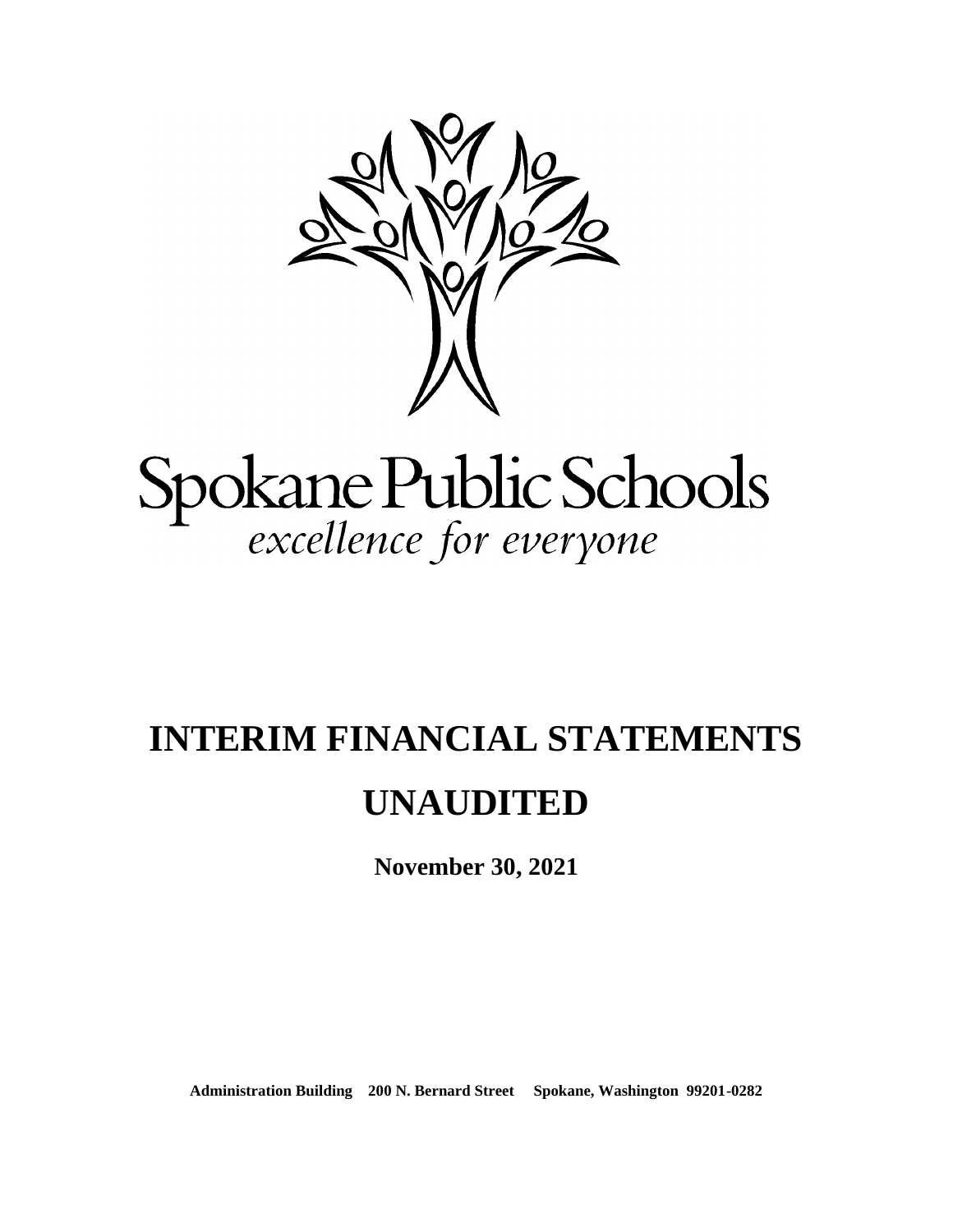# Spokane Public Schools Comparative Financial Statements As of November 30, 2020 and 2021

|                                      |                   |      | 2021-2022      |                   |
|--------------------------------------|-------------------|------|----------------|-------------------|
|                                      |                   |      | YTD            | <b>PERCENT</b>    |
|                                      | <b>BUDGET</b>     |      | <b>ACTUAL</b>  | <b>ACT TO BUD</b> |
| <b>General Fund</b>                  |                   |      |                |                   |
| Revenues & Other Sources             | \$<br>526,334,327 | - \$ | 110,795,123    | 21.05%            |
| <b>Expenditures &amp; Other Uses</b> | 533,888,239       |      | 122,751,373    | 22.99%            |
| <b>Capital Projects Fund</b>         |                   |      |                |                   |
| Revenues & Other Sources             | 28,772,000        |      | (20, 185, 570) | (70.16%)          |
| <b>Expenditures &amp; Other Uses</b> | 157,079,000       |      | 19,457,107     | 12.39%            |
| <b>Debt Service Fund</b>             |                   |      |                |                   |
| Revenues & Other Sources             | 65,809,000        |      | 74,197,882     | 112.75%           |
| <b>Expenditures &amp; Other Uses</b> | 69,000,000        |      | 3,196          | $0.00\%$          |
| <b>Associated Student Body Fund</b>  |                   |      |                |                   |
| Revenues & Other Sources             | 2,498,000         |      | 420,559        | 16.84%            |
| <b>Expenditures &amp; Other Uses</b> | 2,583,000         |      | 285,145        | 11.04%            |

|                                      |                      | 2020-2021     |                   |
|--------------------------------------|----------------------|---------------|-------------------|
|                                      |                      | YTD           | <b>PERCENT</b>    |
|                                      | <b>BUDGET</b>        | <b>ACTUAL</b> | <b>ACT TO BUD</b> |
| <b>General Fund</b>                  |                      |               |                   |
| Revenues & Other Sources             | \$<br>470,437,168 \$ | 107,583,210   | 22.87%            |
| <b>Expenditures &amp; Other Uses</b> | 482, 137, 168        | 108,907,783   | 22.59%            |
| <b>Capital Projects Fund</b>         |                      |               |                   |
| Revenues & Other Sources             | 162,782,000          | 401,328       | 0.25%             |
| <b>Expenditures &amp; Other Uses</b> | 195,002,000          | 12,920,909    | 6.63%             |
| <b>Debt Service Fund</b>             |                      |               |                   |
| Revenues & Other Sources             | 57,826,000           | 21,654,986    | 37.45%            |
| <b>Expenditures &amp; Other Uses</b> | 59,002,000           | 3,600         | 0.01%             |
| <b>Associated Student Body Fund</b>  |                      |               |                   |
| Revenues & Other Sources             | 2,702,000            | 88,859        | 3.29%             |
| <b>Expenditures &amp; Other Uses</b> | 2,596,000            | 67,860        | 2.61%             |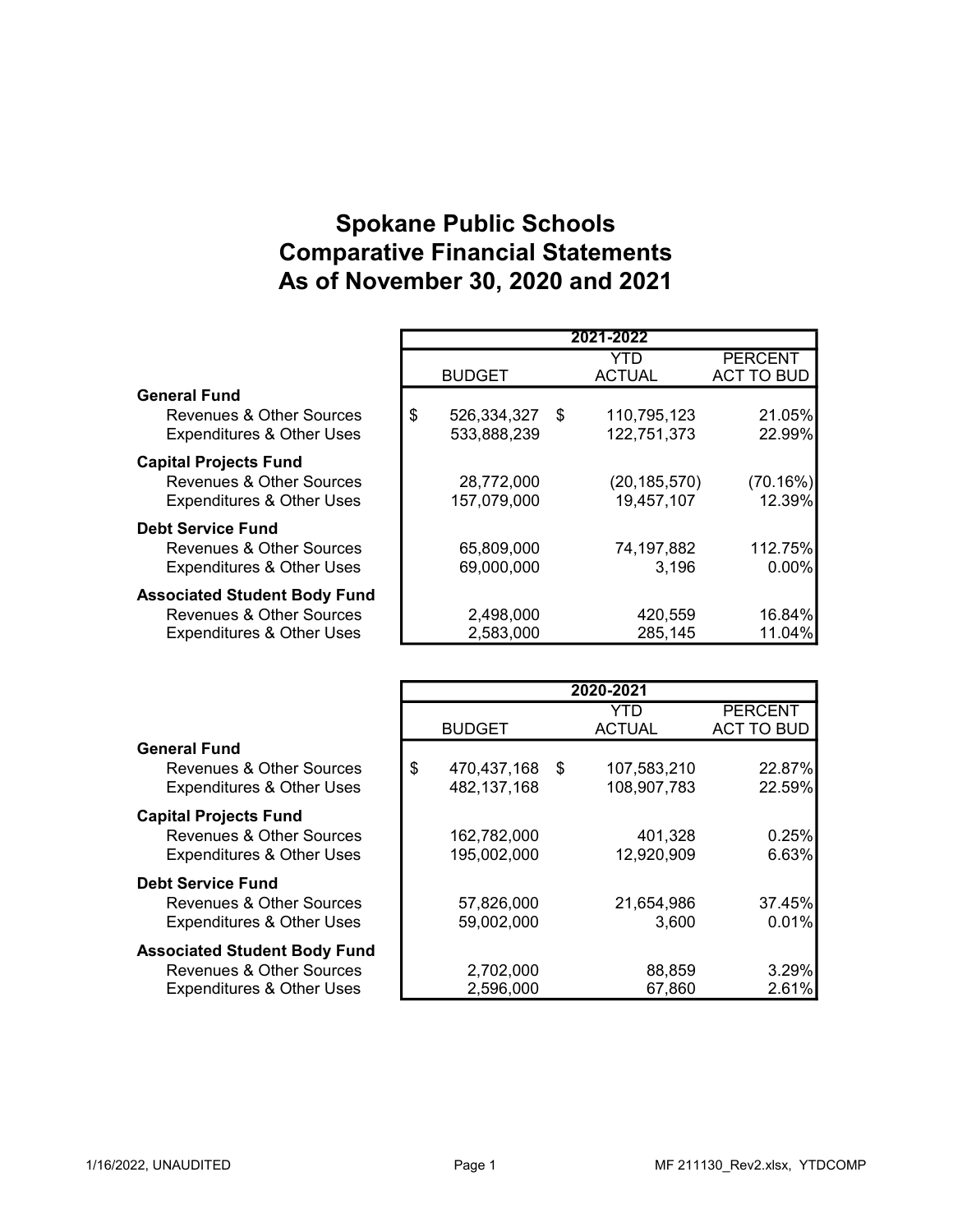#### Spokane Public Schools Balance Sheet November 30, 2021

|                                                          |                                | Capital                          |                   | ASB&                  | Total                           |
|----------------------------------------------------------|--------------------------------|----------------------------------|-------------------|-----------------------|---------------------------------|
|                                                          | General                        | Projects                         | Debt Service      | Trust                 | All                             |
|                                                          | Fund                           | Fund                             | Fund              | Funds                 | Funds                           |
| <b>Assets</b>                                            |                                |                                  |                   |                       |                                 |
| Imprest Fund                                             | 149,947.20<br>\$.              | \$                               | \$                | \$                    | \$<br>149,947.20                |
| <b>Warrants Outstanding</b>                              | (35, 134, 133.08)              | (51,690.95)                      |                   | (17, 770.78)          | (35, 203, 594.81)               |
| Cash with Fiscal Agent                                   | 50,000.00                      |                                  |                   |                       | 50,000.00                       |
| <b>Taxes Receivable</b>                                  | 526,445.66                     |                                  | 1,991,623.80      | L,                    | 2,518,069.46                    |
| <b>Accounts Receivable</b>                               | 1,395,299.41                   | 26,747.85                        |                   | 445.00                | 1,422,492.26                    |
| Due from Other Funds                                     | 191,412.65                     | 3,793,847.47                     |                   |                       | 3,985,260.12                    |
| Inventory - Supplies and Materials                       | 1,372,962.89                   |                                  |                   |                       | 1,372,962.89                    |
| Inventory - Lunchrooms                                   | 131,153.99                     |                                  |                   |                       | 131,153.99                      |
| Inventory - USDA Commodities                             | 283,032.50                     |                                  |                   |                       | 283,032.50                      |
| <b>Prepaid Expenditures</b>                              | 3,577,935.06                   |                                  |                   |                       | 3,577,935.06                    |
| Investments                                              | 76,590,668.12                  | 162,265,089.89                   | 62,007,064.15     | 2,255,998.77          | 303,118,820.93                  |
| <b>Total Assets</b>                                      | 49,134,724.40                  | \$166,033,994.26 \$63,998,687.95 |                   | \$2,238,672.99        | \$281,406,079.60                |
|                                                          |                                |                                  |                   |                       |                                 |
| <b>Liabilities</b>                                       |                                |                                  |                   |                       |                                 |
| Accounts Payable                                         | \$<br>452,390.33 \$            | 3,980,383.74                     | \$                | \$<br>$(4,573.87)$ \$ | 4,428,200.20                    |
| <b>Accrued Salaries and Adjustments</b>                  |                                |                                  |                   |                       |                                 |
| Payroll Deductions and Taxes Payable                     | 5,770,026.48                   | 9,300.00                         |                   |                       | 5,779,326.48                    |
| Due to Other Funds                                       | 3,775,339.39                   | 137,783.10                       |                   | 72,137.63             | 3,985,260.12                    |
| Deferred Revenues - Grants                               |                                |                                  |                   |                       |                                 |
| Deferred Revenues - Property Taxes                       | (412, 724.75)                  |                                  | (45, 615, 074.70) |                       | (46,027,799.45)                 |
| <b>Total Liabilities</b>                                 | 9,585,031.45                   | 4,127,466.84                     | (45,615,074.70)   | 67,563.76             | (31,835,012.65)                 |
| <b>Fund Balance and Reserves</b>                         |                                |                                  |                   |                       |                                 |
| Non-spendable Inventory and Prepaids                     | 6,361,034.82                   |                                  |                   |                       | 6,361,034.82                    |
| Non-Spendable Trust Principal                            |                                |                                  |                   | 75,000.00             | 75,000.00                       |
| <b>Restricted for Fund Purpose</b>                       |                                | 16,668,984.98                    |                   | 1,959,396.77          | 18,628,381.75                   |
| <b>Restricted for Debt Service</b>                       | 6,400,000.00                   | 144,000.00                       | 35,419,076.75     | L,                    | 41,963,076.75                   |
| <b>Restricted for Skills Center</b>                      | 1,827,737.00                   |                                  |                   |                       | 1,827,737.00                    |
| Restricted for Self-insurance                            | 1,863,600.00                   |                                  |                   |                       | 1,863,600.00                    |
| <b>Restricted for Bond Proceeds</b>                      |                                | 132,824,482.29                   |                   |                       | 132,824,482.29                  |
| <b>Restricted for State Match</b>                        |                                | 51,911,736.79                    |                   |                       | 51,911,736.79                   |
| Assigned to Other Items                                  | 7,680,813.92                   |                                  |                   |                       | 7,680,813.92                    |
|                                                          |                                |                                  |                   |                       |                                 |
| Unassigned Fund Balance<br>Assigned Minimum Fund Balance | 4,837,461.70                   |                                  |                   |                       | 4,837,461.70                    |
| <b>Total Beginning Fund Balance</b>                      | 22,535,295.37<br>51,505,942.81 | 201,549,204.06                   | 35,419,076.75     | 2,034,396.77          | 22,535,295.37<br>290,508,620.39 |
|                                                          |                                |                                  |                   |                       |                                 |
| Revenues                                                 | 110,795,122.66                 | (20, 185, 569.51)                | 74, 197, 881.52   | 435.759.07            | 165,243,193.74                  |
| Expenditures                                             | 122,751,372.52                 | 19,457,107.13                    | 3,195.62          | 299,046.61            | 142,510,721.88                  |
| <b>Revenues Over/(Under) Expenditures</b>                | (11, 956, 249.86)              | (39,642,676.64)                  | 74,194,685.90     | 136,712.46            | 22,732,471.86                   |
| <b>Total Fund Balance</b>                                | 39,549,692.95                  | 161,906,527.42                   | 109,613,762.65    | 2,171,109.23          | 313,241,092.25                  |
| <b>Total Liabilities &amp; Interim Fund Balance</b>      | 49,134,724.40<br>S.            | \$166,033,994.26                 | \$63,998,687.95   | \$2,238,672.99        | \$281,406,079.60                |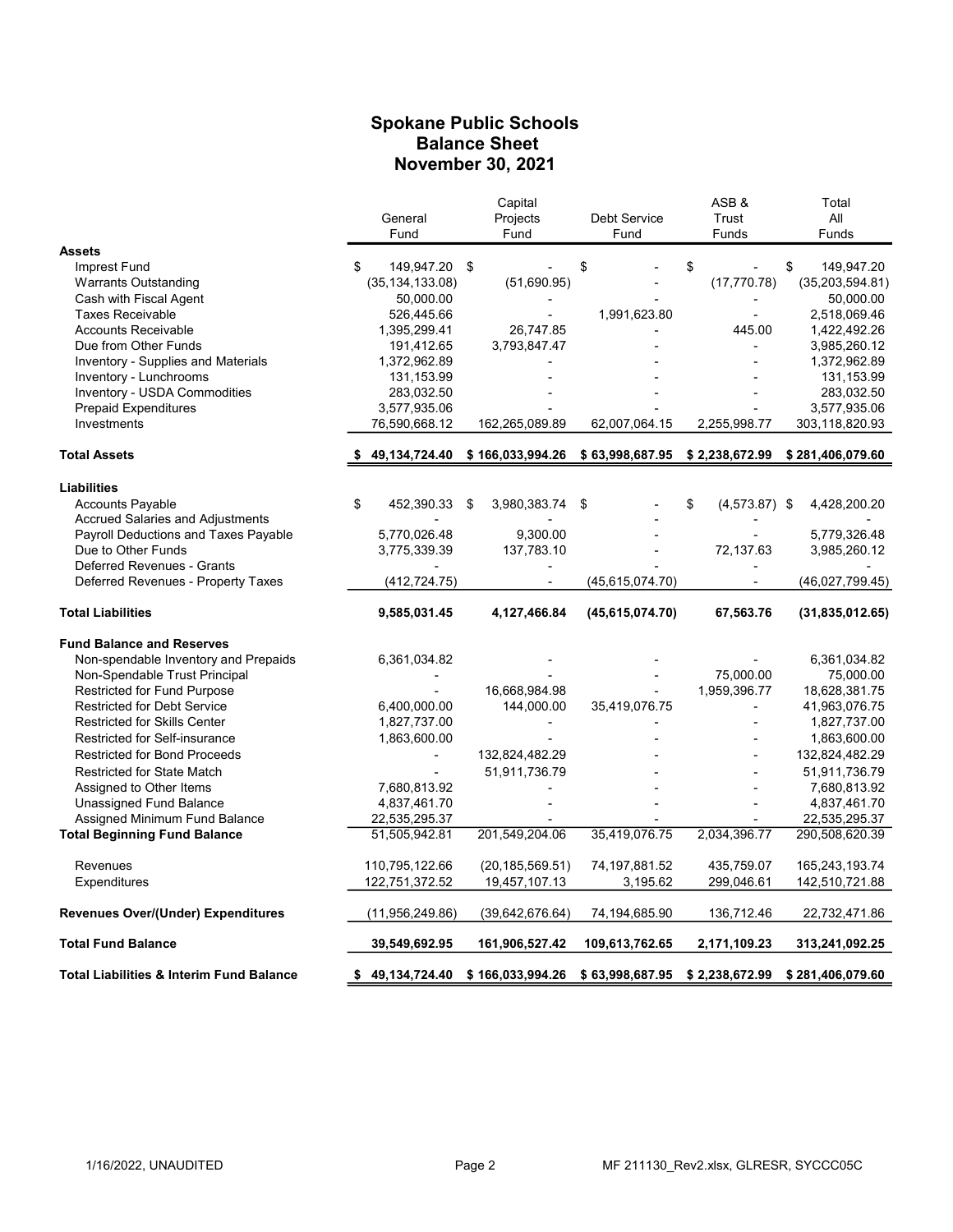#### Spokane Public Schools Statement of Revenues, Expenditures and Fund Balance November 30, 2021

|                                                   |                               | Capital           |                                                  | ASB&         | Total                         |
|---------------------------------------------------|-------------------------------|-------------------|--------------------------------------------------|--------------|-------------------------------|
|                                                   | General                       | Projects          | <b>Debt Service</b>                              | Trust        | All                           |
|                                                   | Fund                          | Fund              | Fund                                             | Funds        | Funds                         |
| <b>Revenues</b>                                   |                               |                   |                                                  |              |                               |
| Local Taxes                                       | \$16,144,989.31               | \$                | 73,695,742.36                                    | \$           | 89,840,731.67<br>\$.          |
| Local Non-Tax                                     | 2,094,004.16                  | 314,264.83        | 68,451.16                                        | 435,759.07   | 2,912,479.22                  |
| State Funds - General                             | 63,739,853.17                 |                   |                                                  |              | 63,739,853.17                 |
| State Funds - Special                             | 19,425,892.04                 | (20, 361, 834.34) |                                                  |              | (935, 942.30)                 |
| <b>Federal Funds</b>                              | 7,115,689.50                  | (138,000.00)      | 433,688.00                                       |              | 7,411,377.50                  |
| <b>Other School Districts</b>                     | 1,666,366.88                  |                   |                                                  |              | 1,666,366.88                  |
| Other Agencies/Associations                       | 605,856.98                    |                   |                                                  |              | 605,856.98                    |
| <b>Other Financing Sources</b>                    | 2,470.62                      |                   |                                                  |              | 2,470.62                      |
| <b>Total Revenues and Other Financing Sources</b> | 110,795,122.66                | (20, 185, 569.51) | 74, 197, 881.52                                  | 435,759.07   | 165,243,193.74                |
| <b>Expenditures</b>                               |                               |                   |                                                  |              |                               |
| <b>Basic Instruction</b>                          |                               |                   |                                                  |              |                               |
| <b>Federal Special Purpose</b>                    | 66,724,554.32<br>5,642,789.89 |                   |                                                  |              | 66,724,554.32<br>5,642,789.89 |
| <b>Special Education</b>                          | 16, 187, 222. 73              |                   |                                                  |              | 16, 187, 222. 73              |
| Pro-Tech Education                                | 3,248,512.19                  |                   |                                                  |              | 3,248,512.19                  |
| <b>Skills Center</b>                              | 841,068.06                    |                   |                                                  |              | 841,068.06                    |
| <b>Compensatory Education</b>                     | 8,755,121.53                  |                   |                                                  |              | 8,755,121.53                  |
| Other Instructional Programs                      | 648,136.45                    |                   |                                                  |              | 648,136.45                    |
| <b>Community Services</b>                         | 2,459,618.11                  |                   |                                                  |              | 2,459,618.11                  |
| <b>Support Services</b>                           | 18,244,349.24                 |                   |                                                  |              | 18,244,349.24                 |
| <b>Other Expenditures</b>                         |                               | 19,457,107.13     | 3,195.62                                         | 299,046.61   | 19,759,349.36                 |
| <b>Total Expenditures</b>                         | 122,751,372.52                | 19,457,107.13     | 3,195.62                                         | 299,046.61   | 142,510,721.88                |
| <b>Total Beginning Fund Balance</b>               | 51,505,942.81                 | 201,549,204.06    | 35,419,076.75                                    | 2,034,396.77 | 290,508,620.39                |
| <b>Excess Revenues/Other Financing Sources</b>    |                               |                   |                                                  |              |                               |
| <b>Over/under Expenditures and Other Uses</b>     | (11,956,249.86)               | (39, 642, 676.64) | 74,194,685.90                                    | 136,712.46   | 22,732,471.86                 |
| <b>Ending Interim Fund Balance</b>                | \$39,549,692.95               |                   | \$161,906,527.42 \$109,613,762.65 \$2,171,109.23 |              | \$313,241,092.25              |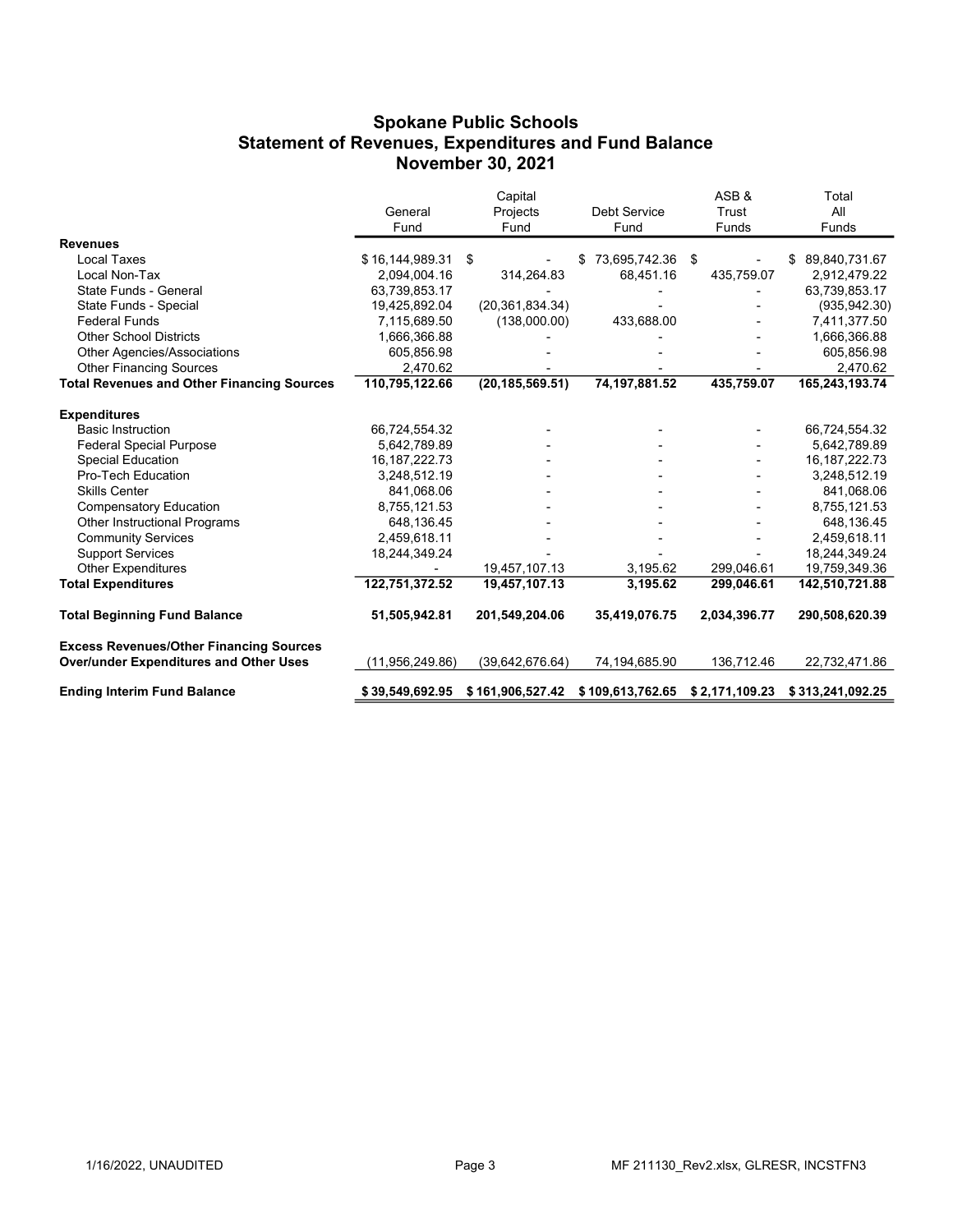#### Spokane Public Schools General Fund Revenues and Other Financing Sources November 30, 2021 Budget Status Report

|                                                   |                      | Actual              | Actual           |                     |       |
|---------------------------------------------------|----------------------|---------------------|------------------|---------------------|-------|
|                                                   | Revised              | For                 | For              |                     |       |
|                                                   | <b>Budget</b>        | Month               | Year             | <b>Balance</b>      | $\%$  |
| 1100 Local Property Taxes                         | 52,575,740.00 \$     | 3,025,737.10 \$     | 16,144,989.31    | \$<br>36,430,750.69 | 30.7  |
| 1000 Total Local Taxes                            | 52,575,740.00        | 3.025.737.10        | 16.144.989.31    | 36,430,750.69       | 30.7  |
| 2100 Tuitions and Fees, Unassigned                | 2,975,800.00         | 165,701.68          | 701,318.36       | 2,274,481.64        | 23.6  |
| 2200 Sale of Goods, Supplies and Services         | 8,596,911.00         | 460,297.79          | 1,159,475.48     | 7,437,435.52        | 13.5  |
| 2300 Investment Earnings                          | 427,550.00           | 25,890.60           | 86,276.69        | 341,273.31          | 20.2  |
| 2500 Gifts and Donations                          | 395,184.00           | 3,077.56            | 68,388.72        | 326,795.28          | 17.3  |
| 2600 Fines and Damages                            | 47,383.00            | 2,598.35            | 8,853.03         | 38,529.97           | 18.7  |
| 2700 Rentals                                      | 639,516.00           | 27,704.92           | 44,116.08        | 595,399.92          | 6.9   |
| 2800 Insurance Recoveries                         | 2,012.00             |                     |                  | 2,012.00            |       |
| 2900 Local Nontax, Unassigned                     | 270,211.00           | 5,486.89            | 25,575.80        | 244,635.20          | 9.5   |
| 2000 Total Local Nontax                           | 13,354,567.00        | 690,757.79          | 2,094,004.16     | 11,260,562.84       | 15.7  |
| 3100 Apportionment                                | 272,764,154.00       | 13,656,732.66       | 60,775,455.61    | 211,988,698.39      | 22.3  |
| 3300 Local Effort Assistance                      | 9,145,073.00         | 1,938,382.72        | 2,964,397.56     | 6,180,675.44        | 32.4  |
| 3000 Total State, General Purpose                 | 281,909,227.00       | 15,595,115.38       | 63,739,853.17    | 218, 169, 373.83    | 22.6  |
| 4100 Special Purpose, Unassigned                  | 82,451,212.00        | 3,837,859.74        | 18,260,127.35    | 64,191,084.65       | 22.1  |
| 4300 Other State Agencies, Unassigned             | 4,506,992.00         | 174,504.60          | 1,165,764.69     | 3,341,227.31        | 25.9  |
| 4000 Total State, Special Purpose                 | 86,958,204.00        | 4,012,364.34        | 19,425,892.04    | 67,532,311.96       | 22.3  |
| 6100 Special Purpose, OSPI, Unassigned            | 82,082,926.00        | 4,241,273.52        | 6,384,948.64     | 88,467,874.64       | 7.8   |
| 6200 Direct Special Purpose Grants                | 286,970.00           | 6,859.26            | 6,859.26         | 280,110.74          | 2.4   |
| 6300 Fed Other Agency Grants                      | 5,723,387.00         | 115,328.40          | 355,748.77       | 5,367,638.23        | 6.2   |
| 6900 Federal Noncash Items                        | 1,083,131.00         | 186,681.70          | 368,132.83       | 714,998.17          | 34.0  |
| 6000 Total Federal, Special Purpose               | 89,176,414.00        | 4,550,142.88        | 7,115,689.50     | 94,830,621.78       | 8.0   |
| 7100 Other School District Program Participation  | 1,295,247.00         | 1,637,986.70        | 1,666,366.88     | (371, 119.88)       | 128.7 |
| 7300 Nonhigh Participation                        | 6,665.00             |                     |                  | 6,665.00            |       |
| 7000 Total Revenues, Other School Districts       | 1,301,912.00         | 1,637,986.70        | 1,666,366.88     | (364, 454.88)       | 128.0 |
| 8100 Other Agency & Association Grants            | 1,028,083.00         | 41,052.44           | 605,856.98       | 422,226.02          | 58.9  |
| 8000 Total Revenue, Other Agencies/Associations   | 1,028,083.00         | 41,052.44           | 605,856.98       | 422,226.02          | 58.9  |
| 9300 Sale of Equipment                            | 30,180.00            | 2,198.75            | 2,470.62         | 27,709.38           | 8.2   |
| 9000 Total Other Financing Sources                | 30,180.00            | 2,198.75            | 2,470.62         | 27,709.38           | 8.2   |
| <b>Total Revenues and Other Financing Sources</b> | \$<br>526,334,327.00 | \$<br>29,555,355.38 | \$110,795,122.66 | \$415,539,204.34    | 21.1  |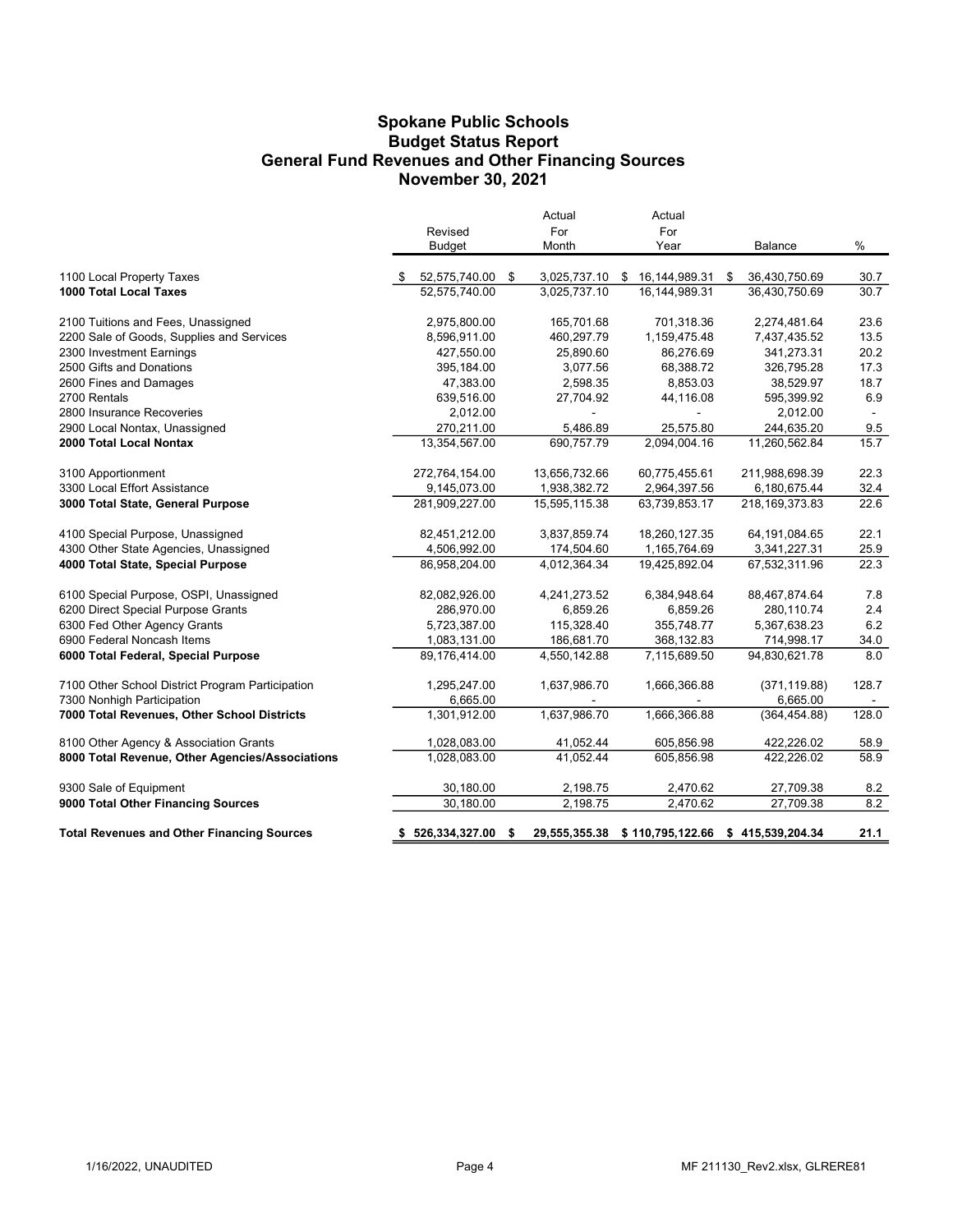#### Budget Status Report General Fund Expenditures by Program Spokane Public Schools November 30, 2021

|                                                                            |                               | Actual                   | Actual                     |                       |                               |             |
|----------------------------------------------------------------------------|-------------------------------|--------------------------|----------------------------|-----------------------|-------------------------------|-------------|
|                                                                            | Revised                       | For                      | For                        |                       |                               |             |
| Program                                                                    | Budget                        | Month                    | Year                       | Encumb.               | Balance                       | %           |
| 01 Basic Education                                                         | \$250,541,313.00              | \$19,331,519.70          | \$ 63,713,460.40           | 6,845,689.11<br>\$    | \$179,982,163.49              | 28.2        |
| 02 Alternative Learning Experience                                         | 10,038,856.00                 | 956,017.23               | 3,007,777.96               | 44,115.27             | 6,986,962.77                  | 30.4        |
| 03 Open Doors Program                                                      | 726,259.00                    | 3,315.96                 | 3,315.96                   | 1,912,595.33          | (1, 189, 652.29)              | 263.8       |
| 01 Total                                                                   | 261,306,428.00                | 20,290,852.89            | 66,724,554.32              | 8,802,399.71          | 185,779,473.97                | 28.9        |
|                                                                            |                               |                          |                            |                       |                               | 13.6        |
| 12 Fed Stimulus, School Improvement<br>13 State Fiscal Stabilization Funds | 20,163,049.00<br>6,920,774.00 | 455,524.84<br>171,320.72 | 1,557,923.56<br>519,968.13 | 1,184,601.61          | 17,420,523.83<br>6,400,805.87 | 7.51        |
| 14 Federal Stimulus, IDEA                                                  | 14,245,576.00                 | 1,197,842.18             | 3,564,853.11               |                       | 10,680,722.89                 | 25.0        |
| 19 Federal Stimulus, Other Monies                                          | 351,870.00                    | 45.09                    | 45.09                      |                       | 351,824.91                    | 0.0         |
| 10 Total                                                                   | 41,681,269.00                 | 1,824,732.83             | 5,642,789.89               | 1,184,601.61          | 34,853,877.50                 | 16.38       |
| 21 Special Ed, Basic, State                                                | 60,825,257.00                 | 4,710,357.77             | 14, 157, 101.41            | 2,598,404.37          | 44,069,751.22                 | 27.6        |
| 23 Special Ed, ARP, Federal                                                | 1,611,643.00                  | 139,681.06               | 419,394.89                 |                       | 1,192,248.11                  | 26.0        |
| 24 Special Ed, Supp, Federal                                               | 6,333,938.00                  | 533,515.18               | 1,610,726.43               |                       | 4,723,211.57                  | 25.4        |
| 20 Total                                                                   | 68,770,838.00                 | 5,383,554.01             | 16, 187, 222. 73           | 2,598,404.37          | 49,985,210.90                 | 27.3        |
|                                                                            |                               |                          |                            |                       |                               |             |
| 31 CTE, Basic, State                                                       | 10,483,099.00                 | 898,666.23               | 2,733,675.23               | 100,128.21            | 7,649,295.56                  | 27.0        |
| 34 CTE, MS Basic, State                                                    | 2,136,648.00                  | 142,406.02               | 474,636.69                 | 115,903.44            | 1,546,107.87                  | 27.6        |
| 38 CTE, Federal                                                            | 240,680.00                    | 2,759.86                 | 39,544.27                  | 67,357.35             | 133,778.38                    | 44.4        |
| 39 CTE, Other Categories                                                   | 10,060.00                     | 240.00                   | 656.00                     |                       | 9,404.00                      | 6.5         |
| 30 Total                                                                   | 12,870,487.00                 | 1,044,072.11             | 3,248,512.19               | 283,389.00            | 9,338,585.81                  | 27.4        |
| 45 Skills Center, Basic, State                                             | 4,328,237.00                  | 270,002.93               | 838,351.00                 | 90,675.17             | 3,399,210.83                  | 21.5        |
| 46 Skills Center, Federal                                                  | 67,231.00                     | 2,717.06                 | 2,717.06                   |                       | 64,513.94                     | 4.0         |
| 47 Skill Center, Facility Upgrades                                         | 60.600.00                     |                          |                            |                       | 60,600.00                     |             |
| 40 Total                                                                   | 4,456,068.00                  | 272,719.99               | 841,068.06                 | 90,675.17             | 3,524,324.77                  | 20.9        |
| 51 Disadvantaged, Federal                                                  | 12,572,385.00                 | 937,291.64               | 2,869,373.16               | 37,026.00             | 9,665,985.84                  | 23.1        |
| 52 School Improvement, Federal                                             | 1,882,783.00                  | 113,661.80               | 354,040.75                 | 34,741.63             | 1,494,000.62                  | 20.7        |
| 55 Learning Assistance, State                                              | 16,594,603.00                 | 1,195,199.67             | 3,691,067.29               | 68,713.00             | 12,834,822.71                 | 22.7        |
| 58 Special and Pilot Programs                                              | 5,129,943.00                  | 55,591.55                | 112,327.71                 | 13,828.34             | 5,003,786.95                  | 2.5         |
| 50 Total                                                                   | 36,179,714.00                 | 2,301,744.66             | 7,026,808.91               | 154,308.97            | 28,998,596.12                 | 19.9        |
|                                                                            |                               |                          |                            |                       |                               |             |
| 64 Language Enhancement Program                                            | 286,269.00                    | 19,446.67                | 50,760.49                  | 7,955.52              | 227,552.99                    | 20.5        |
| 65 English Language Learners, State                                        | 6,749,902.00                  | 526,965.10               | 1,565,785.04               | 82,044.43             | 5,102,072.53                  | 24.4        |
| 68 Indian Ed, Federal DOE                                                  | 236,825.00                    | 14,408.24                | 41,426.78                  |                       | 195,398.22                    | 17.5        |
| 69 Compensatory, Other<br>60 Total                                         | 861,757.00<br>8,134,753.00    | 30,229.49<br>591,049.50  | 70,340.31<br>1,728,312.62  | 6,048.00<br>96,047.95 | 785,368.69<br>6,310,392.43    | 8.9<br>22.4 |
|                                                                            |                               |                          |                            |                       |                               |             |
| 73 Summer School                                                           | 263,015.00                    |                          | (609.96)                   |                       | 263,624.96                    | (0.2)       |
| 74 Highly Capable                                                          | 1,903,004.00                  | 151,711.62               | 461,593.99                 | 1,793.55              | 1,439,616.46                  | 24.4        |
| 79 Instructional Programs, Other                                           | 2,361,954.00                  | 89,198.15                | 187, 152.42                | 800.78                | 2,174,000.80                  | 8.0         |
| 70 Total                                                                   | 4,527,973.00                  | 240,909.77               | 648,136.45                 | 2,594.33              | 3,877,242.22                  | 14.4        |
| 86 Community Schools                                                       | 8,018.00                      |                          |                            |                       | 8,018.00                      | $\sim$      |
| 88 Childcare Programs                                                      | 6,677,210.00                  | 430,334.94               | 1,258,164.87               | 88,416.15             | 5,330,628.98                  | 20.2        |
| 89 Other Community Services                                                | 6,974,586.00                  | 384,761.76               | 1,201,453.24               | 123,564.56            | 5,649,568.20                  | 19.0        |
| 80 Total                                                                   | 13,659,814.00                 | 815,096.70               | 2,459,618.11               | 211,980.71            | 10,988,215.18                 | 19.6        |
| 97 District Wide Support                                                   | 52,351,718.00                 | 3,189,864.27             | 11,852,109.46              | 4,872,475.06          | 35,627,133.48                 | 32.0        |
| 98 Nutrition Services                                                      | 15,418,141.00                 | 1,403,093.18             | 3,950,848.44               | 6,504,454.36          | 4,962,838.20                  | 67.8        |
| 99 Transportation                                                          | 14,531,036.00                 | 2,232,689.13             | 2,441,391.34               | 17,551,184.25         | (5,461,539.59)                | 137.6       |
| 90 Total                                                                   | 82,300,895.00                 | 6,825,646.58             | 18,244,349.24              | 28,928,113.67         | 35, 128, 432.09               | 57.3        |
|                                                                            |                               |                          |                            |                       |                               |             |
| <b>Total Program Expenditures</b>                                          | \$533,888,239.00              | \$39,590,379.04          | \$122,751,372.52           | \$42,352,515.49       | \$368,784,350.99              | 30.9        |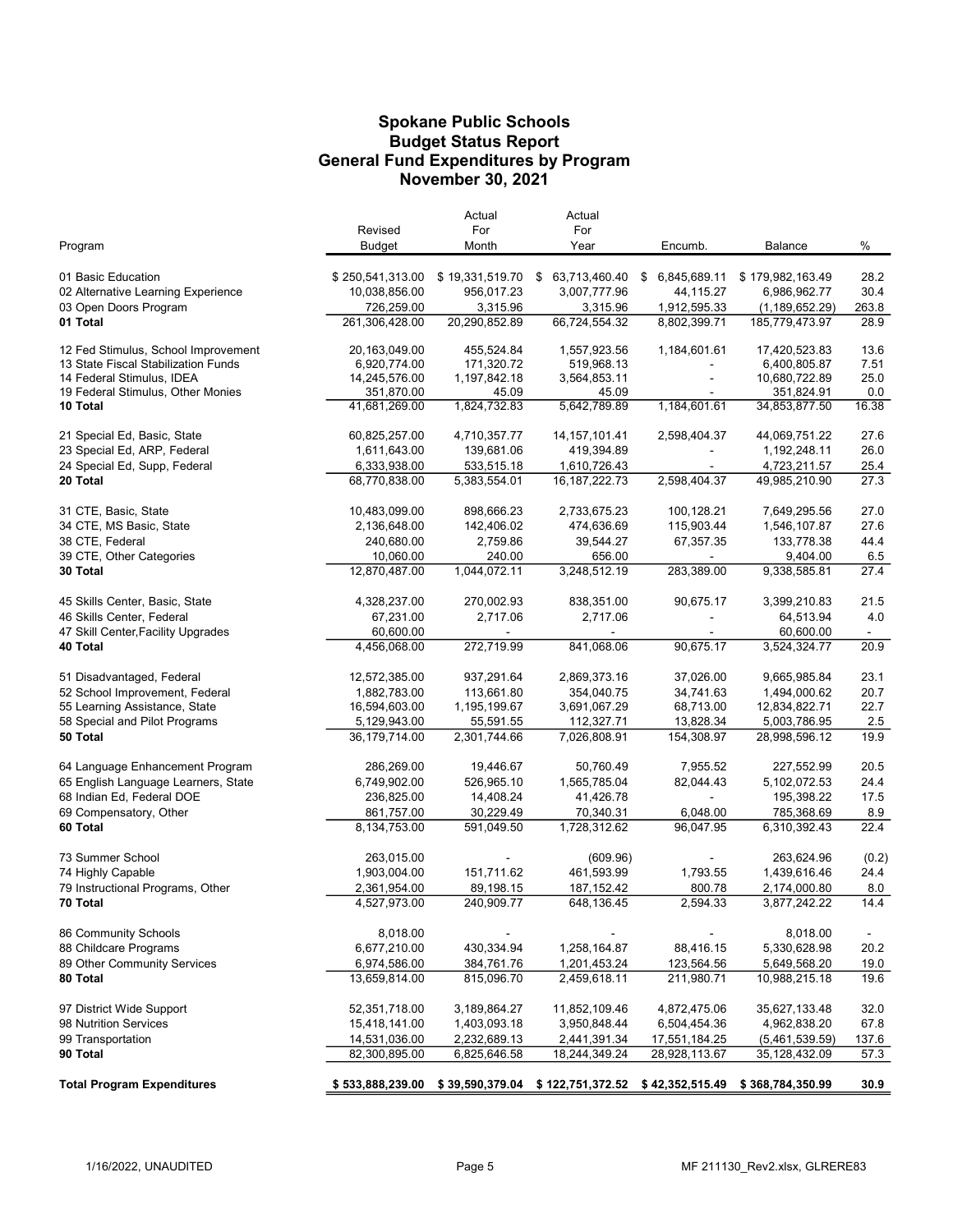#### Spokane Public Schools General Fund Expenditures by Activity November 30, 2021 Budget Status Report

| Activity                                   | Revised<br><b>Budget</b> | Actual<br>For<br>Month |      | Actual<br>For<br>Year |     | Encumb.       | Balance              | %       |
|--------------------------------------------|--------------------------|------------------------|------|-----------------------|-----|---------------|----------------------|---------|
| 11 Board of Directors                      | \$<br>1,773,396.00 \$    | 46,803.20 \$           |      | 142,214.50 \$         |     | 534,976.58    | \$<br>1,096,204.92   | 38.2    |
| 12 Superintendent's Office                 | 638,170.00               | 45,258.03              |      | 143,927.08            |     |               | 494,242.92           | 22.6    |
| 13 Business Office                         | 3,427,530.00             | 248,207.34             |      | 705,862.05            |     | 65,328.13     | 2,656,339.82         | 22.5    |
| 14 Human Resources                         | 4,458,015.00             | 277,919.90             |      | 992.377.68            |     | 130.922.02    | 3,334,715.30         | 25.2    |
| 15 Public Relations                        | 884,338.00               | 48,589.71              |      | 142,116.63            |     | 101,637.29    | 640,584.08           | 27.6    |
| 21 Supervision                             | 9,797,733.00             | 703,524.51             |      | 2,121,380.77          |     | 52,623.51     | 7,623,728.72         | 22.2    |
| 22 Learning Resources                      | 5,380,614.00             | 87,120.33              |      | 256,846.69            |     | 50,012.57     | 5,073,754.74         | 5.7     |
| 23 Principal's Office                      | 28,334,026.00            | 2,306,522.58           |      | 6,968,690.26          |     | 20,485.57     | 21,344,850.17        | 24.7    |
| 24 Guidance and Counseling                 | 17,476,479.00            | 1,415,120.03           |      | 4,428,643.30          |     | 416.279.62    | 12,631,556.08        | 27.7    |
| 25 Pupil Management and Safety             | 2,562,350.00             | 218,190.44             |      | 522,003.86            |     | 6,948.75      | 2,033,397.39         | 20.6    |
| 26 Health and Related Services             | 18,918,805.00            | 1,448,318.34           |      | 4,406,394.13          |     | 570,502.03    | 13,941,908.84        | 26.3    |
| 27 Teaching                                | 311,061,415.00           | 23,574,234.18          |      | 71,118,093.52         |     | 9,496,360.95  | 230,446,960.53       | 25.9    |
| 28 Extra Curricular                        | 7,974,540.00             | 818.669.63             |      | 2,017,180.33          |     | 422.953.64    | 5,534,406.03         | 30.6    |
| 31 Instructional Professional Developement | 18,510,844.00            | 981.445.51             |      | 2,792,836.57          |     | 278.723.70    | 15,439,283.73        | 16.6    |
| 32 Instructional Technology                | 12,554,449.00            | 189,114.09             |      | 5,421,378.67          |     | 1,697,941.59  | 5,435,128.74         | 56.7    |
| 33 Curriculum                              | 6,249,061.00             | 240.630.04             |      | 2,084,793.67          |     | 252,841.47    | 3,911,425.86         | 37.4    |
| 34 State Prof Development                  | 3,670,693.00             | 277,494.25             |      | 836,965.60            |     |               | 2,833,727.40         | 22.8    |
| 41 Nutrition Services Supervision          | 1,125,233.00             | 91.180.29              |      | 279,412.04            |     | 917.40        | 844,903.56           | 24.9    |
| 42 Food                                    | 6,239,925.00             | 714,028.99             |      | 1,867,477.93          |     | 5,319,482.64  | (947, 035.57)        | 115.2   |
| 44 Operations                              | 8,840,975.00             | 608,654.46             |      | 1,831,861.00          |     | 1,184,054.32  | 5,825,059.68         | 34.1    |
| 49 Food Services Transfers                 | (787, 992.00)            | (10,770.56)            |      | (27,902.53)           |     |               | (760, 089.47)        | 3.5     |
| 51 Transportation Supervision              | 387,962.00               | 24.957.74              |      | 97.456.04             |     | 126.000.92    | 164.505.04           | 57.6    |
| 52 Operation of Buses                      | 12,961,395.00            | 2,143,366.04           |      | 2,181,109.13          |     | 17,425,183.33 | (6,644,897.46)       | 151.3   |
| 61 Maintenance Supervision                 | 1,159,193.00             | 78,739.23              |      | 243,914.04            |     | 35,843.75     | 879,435.21           | 24.1    |
| 62 Grounds Maintenance                     | 1,051,565.00             | 47,428.49              |      | 146.950.89            |     | 15,205.31     | 889,408.80           | 15.4    |
| 63 Operation of Plant                      | 15,224,021.00            | 1,101,808.36           |      | 3,260,080.32          |     | 676,736.74    | 11,287,203.94        | 25.9    |
| 64 Maintenance of Plant and Equipment      | 8,622,430.00             | 606,971.31             |      | 1,764,753.89          |     | 462,135.47    | 6,395,540.64         | 25.8    |
| 65 Utilities                               | 6,677,331.00             | 171,677.42             |      | 1,074,818.32          |     | 581,239.55    | 5,021,273.13         | 24.8    |
| 67 Plant Security                          | 955,773.00               | 35,496.45              |      | 215,803.09            |     | 174,575.71    | 565,394.20           | 40.8    |
| 68 Insurance                               | 2,365,061.00             | 200.00                 |      | 1,011,107.89          |     | 1,175,685.00  | 178,268.11           | 92.5    |
| 72 Information Systems                     | 4,656,825.00             | 307,921.87             |      | 1,549,222.90          |     | 369,591.81    | 2,738,010.29         | 41.2    |
| 73 Printing                                | 365.603.00               | 72,572.80              |      | 119,305.32            |     | 380,400.46    | (134, 102.78)        | 136.7   |
| 74 Warehousing and Distributing            | 1,002,445.00             | 70,264.29              |      | 203,686.81            |     | 20,370.18     | 778,388.01           | 22.4    |
| 75 District Motor Pool                     | (88, 819.00)             | 18,688.34              |      | 75,910.07             |     | 182,677.86    | (347, 406.93)        | (291.1) |
| 91 Public Activities                       | 9,456,855.00             | 580,031.41             |      | 1,754,700.06          |     | 123,877.62    | 7,578,277.32         | 19.9    |
| <b>Total All Activities</b>                | \$<br>533,888,239.00     | \$<br>39,590,379.04    | - \$ | 122,751,372.52        | - 5 | 42,352,515.49 | \$<br>368,784,350.99 | 30.9    |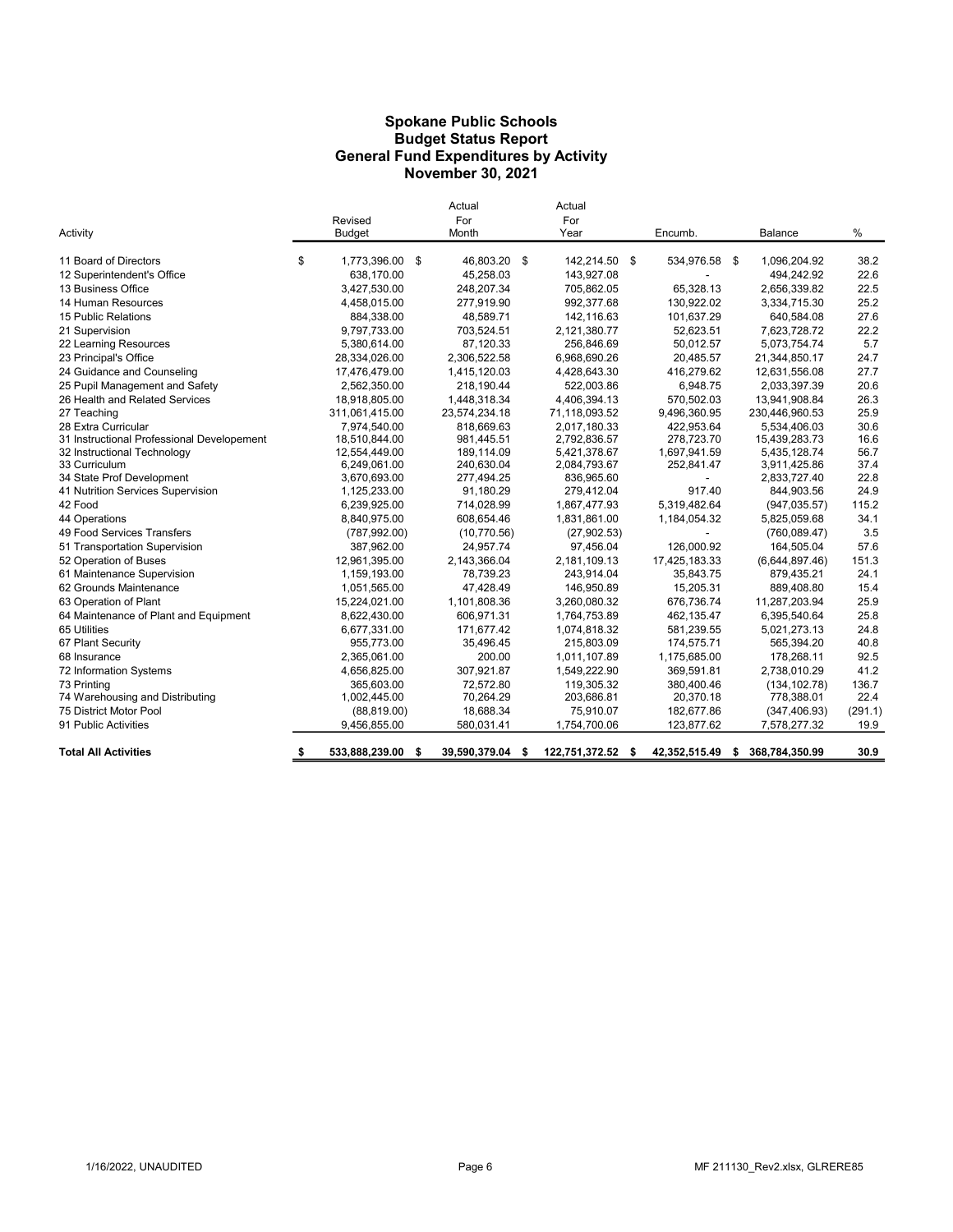#### Budget Status Report General Fund Expenditures by Object Spokane Public Schools November 30, 2021

|                              |                       | Actual        |   | Actual           |                 |                    |      |  |
|------------------------------|-----------------------|---------------|---|------------------|-----------------|--------------------|------|--|
|                              | Revised               | For           |   | For              |                 |                    |      |  |
| Object                       | <b>Budget</b>         | Month         |   | Year             | Encumb.         | <b>Balance</b>     | %    |  |
| 0 Debit Transfer             | \$<br>2,776,655.00 \$ | 24.739.38     | S | 108.223.73 \$    | $\blacksquare$  | \$<br>2.668.431.27 | 3.9  |  |
| 1 Credit Transfer            | (2,776,655.00)        | (24, 739.38)  |   | (108, 223, 73)   | -               | (2,668,431.27)     | 3.9  |  |
| 2 Certificated Salaries      | 247.476.239.00        | 19.765.875.41 |   | 59.786.094.46    | -               | 187.690.144.54     | 24.2 |  |
| 3 Classified Salaries        | 74,625,861.00         | 5.682.500.72  |   | 16.724.901.27    | ٠               | 57.900.959.73      | 22.4 |  |
| 4 Employee Benefits          | 123.960.151.00        | 9.453.642.74  |   | 28,340,932.05    |                 | 95.619.218.95      | 22.9 |  |
| 5 Supplies and Materials     | 42.108.929.00         | 1.692.569.26  |   | 10.456.193.31    | 9.137.820.83    | 22.514.914.86      | 46.5 |  |
| <b>7 Contracted Services</b> | 44.319.817.00         | 2.946.384.47  |   | 7.265.684.28     | 33.076.174.43   | 3.977.958.29       | 91.0 |  |
| 8 Travel                     | 691.180.00            | 25.328.89     |   | 35.480.25        | -               | 655.699.75         | 5.1  |  |
| 9 Capital Outlay             | 706,062.00            | 24,077.55     |   | 142,086.90       | 138,520.23      | 425,454.87         | 39.7 |  |
| <b>Total All Objects</b>     | \$533,888,239.00      | 39.590.379.04 |   | \$122,751,372.52 | \$42,352,515.49 | \$368.784.350.99   | 30.9 |  |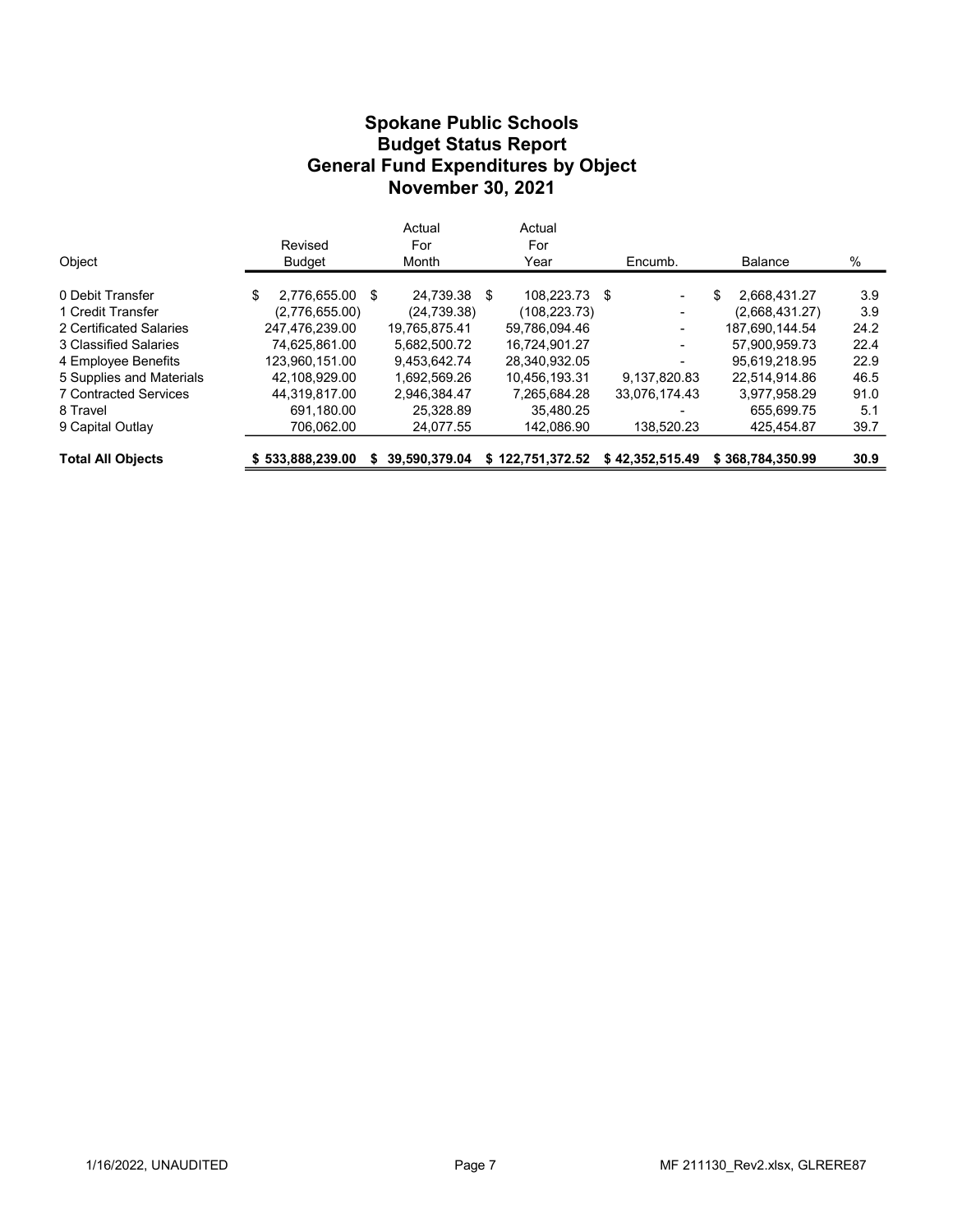#### SPOKANE PUBLIC SCHOOLS - 2021-22 Cumulative Revenues Budget vs. Actual (Budget based on 2 yr monthly history)



Revenues (in thousands) Revenues (in thousands)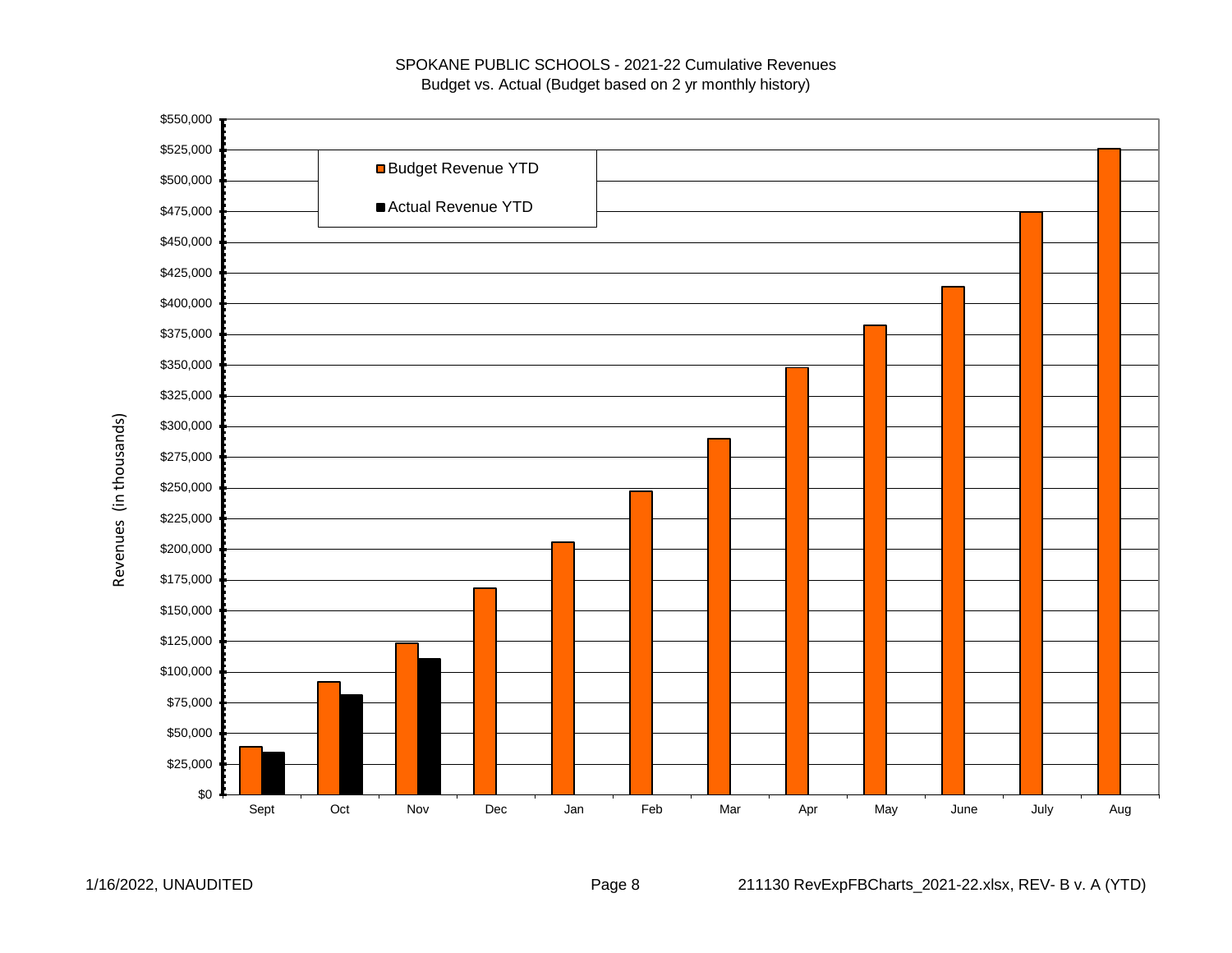

Expenditures (in thousands) Expenditures (in thousands)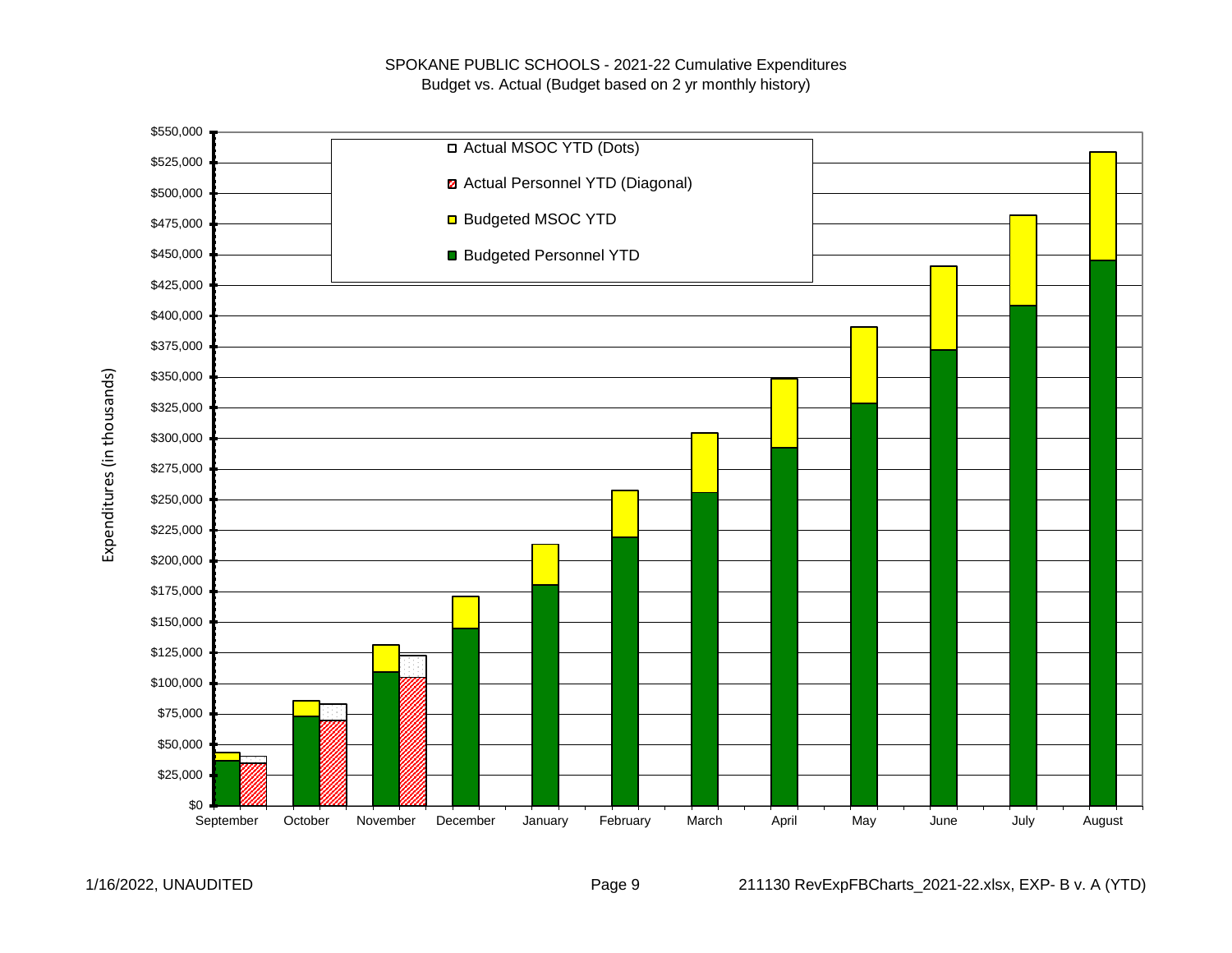

Fund Balance (in thousands) Fund Balance (in thousands)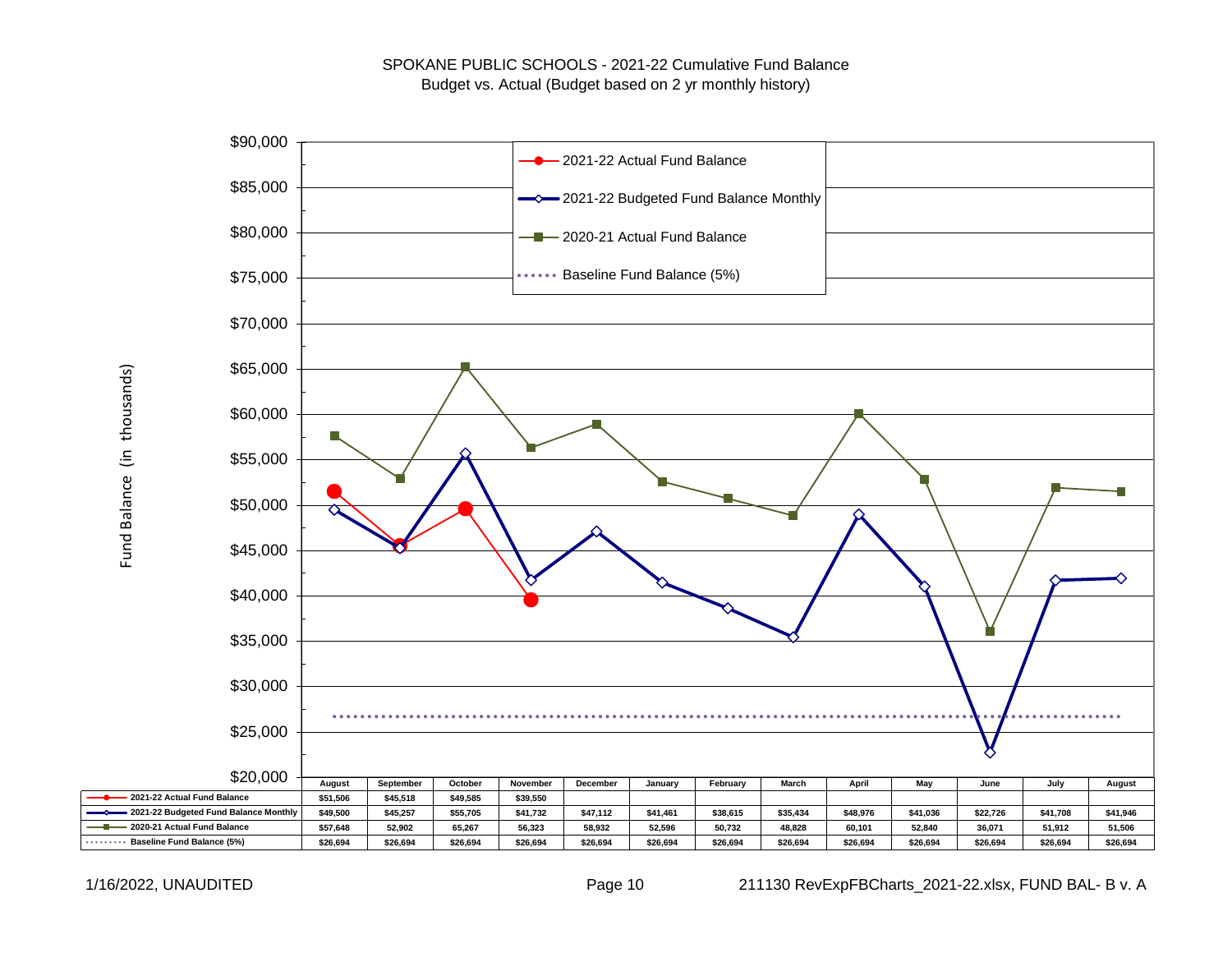## November 30, 2021 Spokane Public Schools Capital Projects Fund Budget Status Report

|                                                    | Revised<br><b>Budget</b> |     | Actual<br>For<br>Year | <b>Balance</b> | %      |
|----------------------------------------------------|--------------------------|-----|-----------------------|----------------|--------|
| <b>Revenues and Other Financing Sources</b>        |                          |     |                       |                |        |
| <b>Investment Earnings</b>                         | \$<br>1,731,000.00       | -\$ | 314,264.83            | \$1,416,735.17 | 18.2   |
| <b>State Revenues</b>                              | 27,041,000.00            |     | (20, 361, 834.34)     | 47,402,834.34  | (75.3) |
| Fed Other Agency Grants                            |                          |     | (138,000.00)          | 138,000.00     |        |
| <b>Total Revenues and Other Financing Sources</b>  | 28,772,000.00            |     | (20, 185, 569.51)     | 48,957,569.51  | (70.2) |
| <b>Expenditures and Other Financing Uses</b>       |                          |     |                       |                |        |
| 10 Sites                                           |                          |     | 673,247.94            | (673, 247.94)  |        |
| 20 Buildings                                       | 151,549,000.00           |     | 18,074,277.92         | 133,474,722.08 | 11.9   |
| 30 Equipment                                       | 5,530,000.00             |     | 709,581.27            | 4,820,418.73   | 12.8   |
| <b>Total Expenditures and Other Financing Uses</b> | 157,079,000.00           |     | 19,457,107.13         | 137,621,892.87 | 12.4   |
| <b>Beginning Fund Balance</b>                      | 153,100,000.00           |     | 201,549,204.06        |                |        |
| <b>Excess Revenues Over/(Under) Expenditures</b>   | (128,307,000.00)         |     | (39, 642, 676.64)     |                |        |
| <b>Ending Fund Balance</b>                         | 24,793,000.00            |     | \$161,906,527.42      |                |        |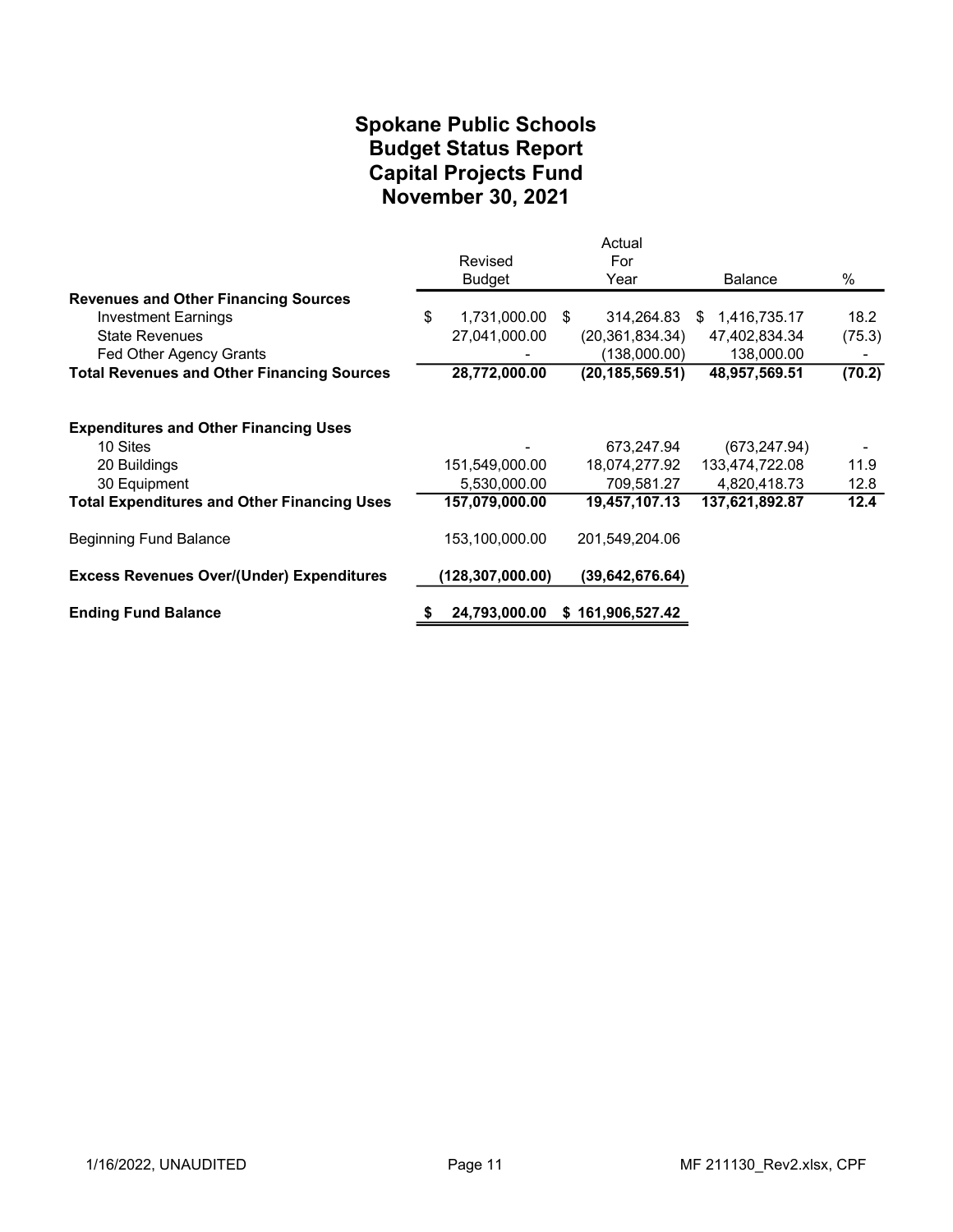## Spokane Public Schools Debt Service Fund November 30, 2021 Budget Status Report

|                                                    |                     |    | Actual<br>For    |                |         |
|----------------------------------------------------|---------------------|----|------------------|----------------|---------|
|                                                    | Budget              |    | Year             | <b>Balance</b> | $\%$    |
| <b>Revenues and Other Financing Sources</b>        |                     |    |                  |                |         |
| Local Taxes Revenue                                | \$<br>65,600,000.00 | S. | 73,695,742.36 \$ | (8,095,742.36) | 112.3   |
| Local Nontax Revenue                               | 209,000.00          |    | 68,451.16        | 140,548.84     | 32.8    |
| <b>Federal Revenue Revenue</b>                     |                     |    | 433,688.00       | (433,688.00)   |         |
| <b>Total Revenues and Other Financing Sources</b>  | 65,809,000.00       |    | 74,197,881.52    | (8,388,881.52) | 112.7   |
| <b>Expenditures and Other Financing Uses</b>       |                     |    |                  |                |         |
| <b>Matured Bond Expenditures</b>                   | 43,900,000.00       |    |                  | 43,900,000.00  |         |
| Interest on Bonds                                  | 25,000,000.00       |    |                  | 25,000,000.00  |         |
| <b>Bond Transfer Fees</b>                          | 100,000.00          |    | 3,195.62         | 96,804.38      | $3.2\,$ |
| <b>Total Expenditures and Other Financing Uses</b> | 69,000,000.00       |    | 3,195.62         | 68,996,804.38  |         |
| Beginning Fund Balance                             | 30,800,000.00       |    | 35,419,076.75    |                |         |
| <b>Excess Revenues Over/(Under) Expenditures</b>   | (3, 191, 000.00)    |    | 74,194,685.90    |                |         |
| <b>Ending Fund Balance</b>                         | 27,609,000.00       | S. | 109,613,762.65   |                |         |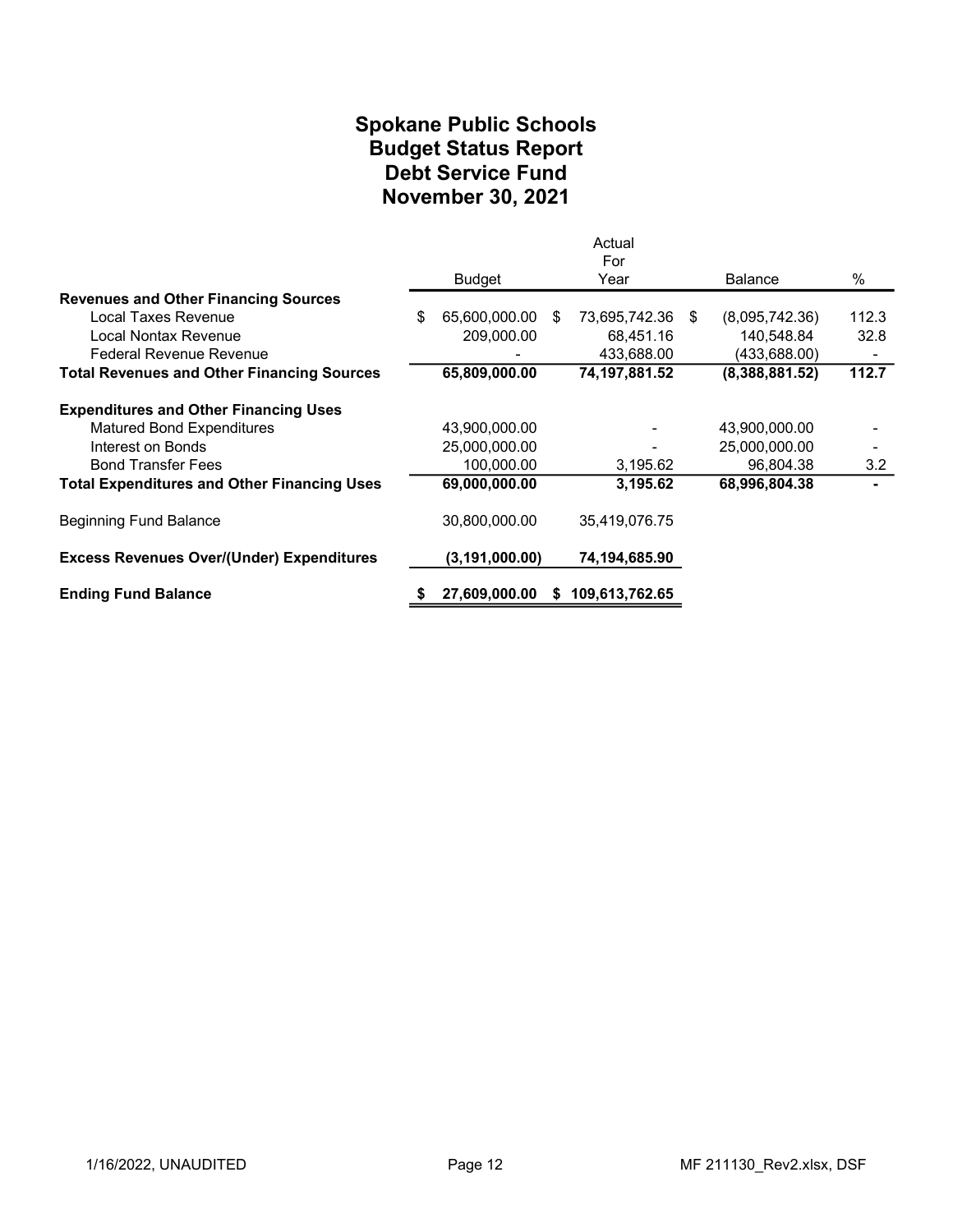# Spokane Public Schools Associated Student Body November 30, 2021 Budget Status Report

|                                                  |                  |    | Actual       |                  |      |
|--------------------------------------------------|------------------|----|--------------|------------------|------|
|                                                  |                  |    | For          |                  |      |
|                                                  | <b>Budget</b>    |    | Year         | Balance          | %    |
| <b>Revenues</b>                                  |                  |    |              |                  |      |
| 100 General ASB                                  | \$<br>575,000.00 | \$ | 113,189.55   | \$<br>461,810.45 | 19.7 |
| 200 Athletics                                    | 940,000.00       |    | 191,107.66   | 748,892.34       | 20.3 |
| 300 Classes                                      | 703,000.00       |    | 72,788.26    | 630,211.74       | 10.4 |
| 400 Clubs                                        | 280,000.00       |    | 43,473.90    | 236,526.10       | 15.5 |
| <b>Total Revenues</b>                            | 2,498,000.00     |    | 420,559.37   | 2,077,440.63     | 16.8 |
| <b>Expenditures</b>                              |                  |    |              |                  |      |
| 100 General ASB                                  | 529,000.00       |    | 55,554.95    | 473,445.05       | 10.5 |
| 200 Athletics                                    | 1,107,000.00     |    | 147,479.15   | 959,520.85       | 13.3 |
| 300 Classes                                      | 709,000.00       |    | 54,608.52    | 654,391.48       | 7.7  |
| 400 Clubs                                        | 238,000.00       |    | 27,502.18    | 210,497.82       | 11.6 |
| <b>Total Expenditures</b>                        | 2,583,000.00     |    | 285,144.80   | 2,297,855.20     | 11.0 |
| <b>Beginning Fund Balance</b>                    | 1,560,000.00     |    | 1,616,137.26 |                  |      |
| <b>Excess Revenues Over/(Under) Expenditures</b> | (85,000.00)      |    | 135,414.57   |                  |      |
| <b>Ending Fund Balance</b>                       | 1,475,000.00     | S. | 1,751,551.83 |                  |      |